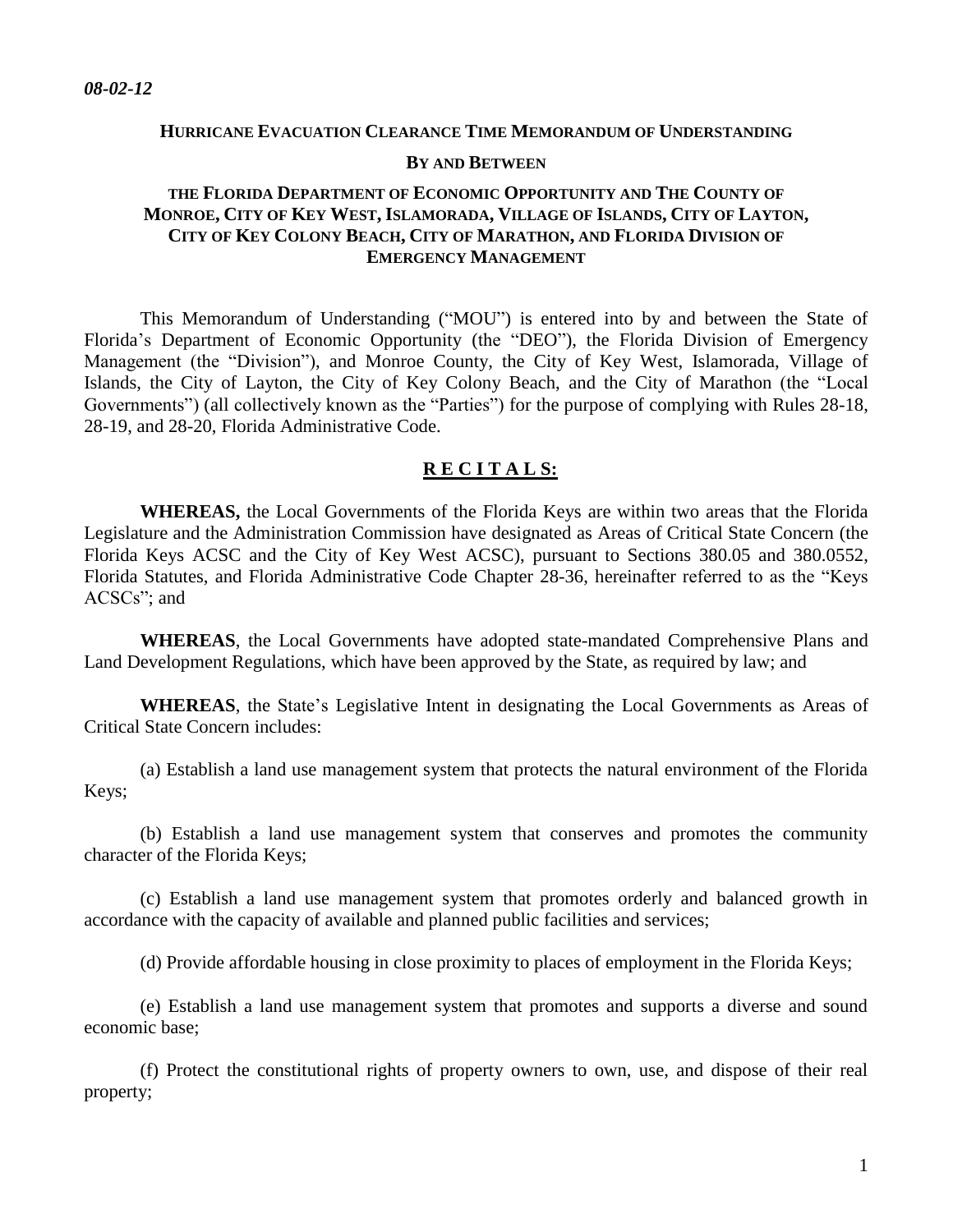(g) Promote coordination and efficiency among governmental agencies that have permitting jurisdiction over land use activities in the Florida Keys;

(h) Promote an appropriate land acquisition and protection strategy for environmentally sensitive lands within the Florida Keys;

(i) Protect and improve the nearshore water quality of the Florida Keys through the construction and operation of wastewater management facilities that meet the requirements of Sections 381.0065(4)(l) and 403.086(10), Florida Statutes, as applicable; and

(j) Ensure that the population of the Florida Keys can be safely evacuated (Section 380.0552(2) Florida Statutes); and

**WHEREAS**, the Florida Keys remain one of the most vulnerable areas in the United States to hurricanes; and

**WHEREAS**, the Florida Legislature and the Administration Commission have mandated that the Local Governments (except the City of Key West) include within the goals, objectives, and policies of their respective Comprehensive Plans measures to protect public safety and welfare in the event of a hurricane by maintaining an evacuation clearance time for permanent residents of no more than 24 hours (Section 380.0552(9)(a)2. Florida Statutes, Rule 28-18.400(5)(a)10., F.A.C., Rule 28-19.310(5)(a)5., F.A.C., and Rule 28-20.140(5)(a)14., F.A.C.); and

**WHEREAS**, Florida Administrative Code Rule 28-36.003(2)(a)7. requires that the City of Key West prepare and adopt an evacuation plan which is consistent with the regional and County plans; and

**WHEREAS**, the Florida Legislature further mandated that the hurricane evacuation clearance time for the Florida Keys ACSC shall be determined by a state-approved hurricane evacuation study, conducted in accordance with a professionally accepted methodology; and

**WHEREAS**, the Division of Emergency Management evacuation study, titled "Statewide Regional Evacuation Studies Program" dated November 2010, which includes Regional Behavioral Surveys Volumes 2-11, and was funded by the state Legislature and the Federal Emergency Management Agency ("FEMA"), provided the State's principal source of professionally acceptable data and analysis, augmented by other sources of data and analysis as referenced herein, for determining input variables and assumptions depicting evacuation clearance times for the population of the Florida Keys; and

**WHEREAS**, the Administration Commission has directed DEO, by July 1, 2012, to apply the derived clearance time to assess and determine the remaining allocations for the Florida Keys ACSC or identify alternative evacuation strategies that support the 24 hour evacuation clearance time; and

**WHEREAS,** the Administration Commission has directed DEO, the Division, and the Local Governments to enter into this MOU to stipulate to the input variables and assumptions, including regional considerations, for utilizing the Florida Keys Hurricane Evacuation Model or other models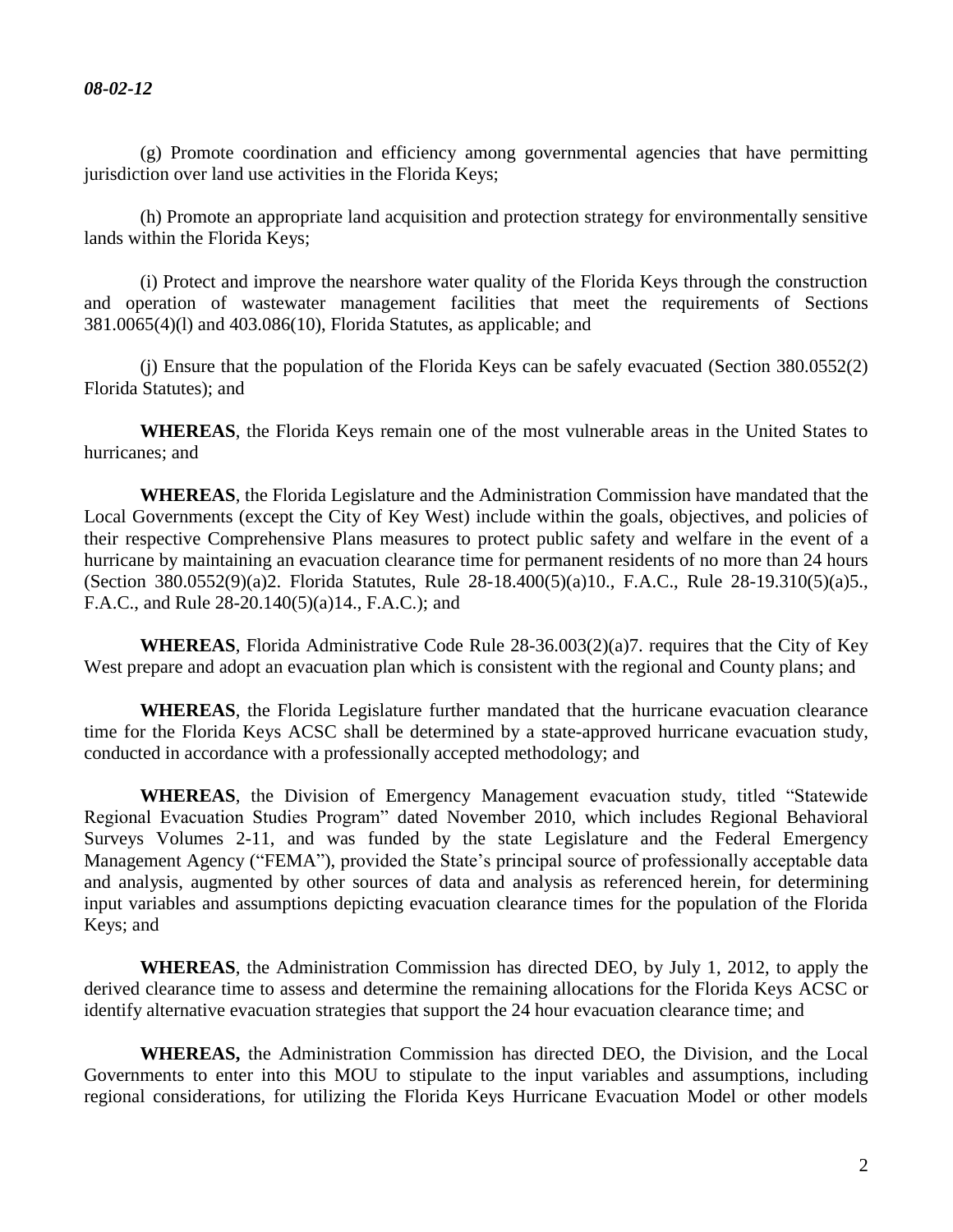acceptable to DEO in order to accurately depict evacuation clearance times for the population of the Florida Keys ACSC; and

**WHEREAS,** DEO has determined that the Florida Division of Emergency Management's Transportation Interface for Modeling Evacuations ("TIME") Model is the model acceptable to DEO to accurately depict evacuation clearance times for the population of the Keys ACSCs; and

**WHEREAS,** the Local Governments of the Florida Keys, except the City of Key Colony Beach, have regulated the rate and distribution of growth by implementing permit allocation systems to address hurricane evacuation clearance times; and

**WHEREAS,** DEO and the Local Governments recognize that significant vacant lands remain in the Florida Keys: Monroe County with 8,758 vacant parcels (77% of total vacant lands), Marathon with 1,281 vacant parcels (11%), Islamorada with 1,109 vacant parcels (10%), Key Colony Beach with 92 vacant parcels (0.81%), Key West with 84 vacant parcels (0.74%), and Layton with 13 vacant parcels (0.11%); and

**WHEREAS ,** DEO and the Local Governments recognize the need to balance limiting the maximum number of building permits for new construction of residential units to be issued annually in the Florida Keys with fairness and consideration of private property rights; and

**WHEREAS**, to address hurricane evacuation modeling for the Florida Keys ACSCs, DEO established a Hurricane Evacuation Clearance Time Work Group ("Work Group") consisting of elected officials from each Local Government and representatives from DEO and DEM; in addition DEO invited representatives of special interests in the Florida Keys to participate, including the Florida Keys Federation of Chambers of Commerce, the Florida Restaurant and Lodging Association, the Lodging Association of the Florida Keys and Key West, the Monroe County Sheriff's Office, Naval Air Station-Key West, the environmental community, and a citizen's advocacy group; and further DEO requested technical advisors from DEO, the Division, and the Local Governments as well as the Northeast Florida Regional Planning Council, the South Florida Regional Planning Council, Monroe County Emergency Management, the National Weather Service, the National Hurricane Center, and the Florida Department of Transportation to participate in meeting discussion; and

**WHEREAS**, four advertised public workshops were conducted in the Florida Keys where the Work Group reviewed studies and data from DEO and other agencies related to the occupancy, participation, human behavior, response curves, capacity of the evacuation route, and the number of automobiles that will likely be evacuated, and other factors; and

**WHEREAS,** the Work Group evaluated information, provided input, and ultimately recommended Scenario M5; and

**WHEREAS,** from among the scenarios provided by DEO at the June 8, 2012, Work Group meeting, Scenario M5 included the 2010 Census site-built units (43,760 units); the maximum number of residential building permits for new construction for all Local Governments per year for 10 years (annually, County 197, Marathon 30, Islamorada 28, Key West 90, Key Colony Beach 6 and Layton 3); 1,248 mobile home units projected to convert to site-built units; the exclusion of 870 dwelling units on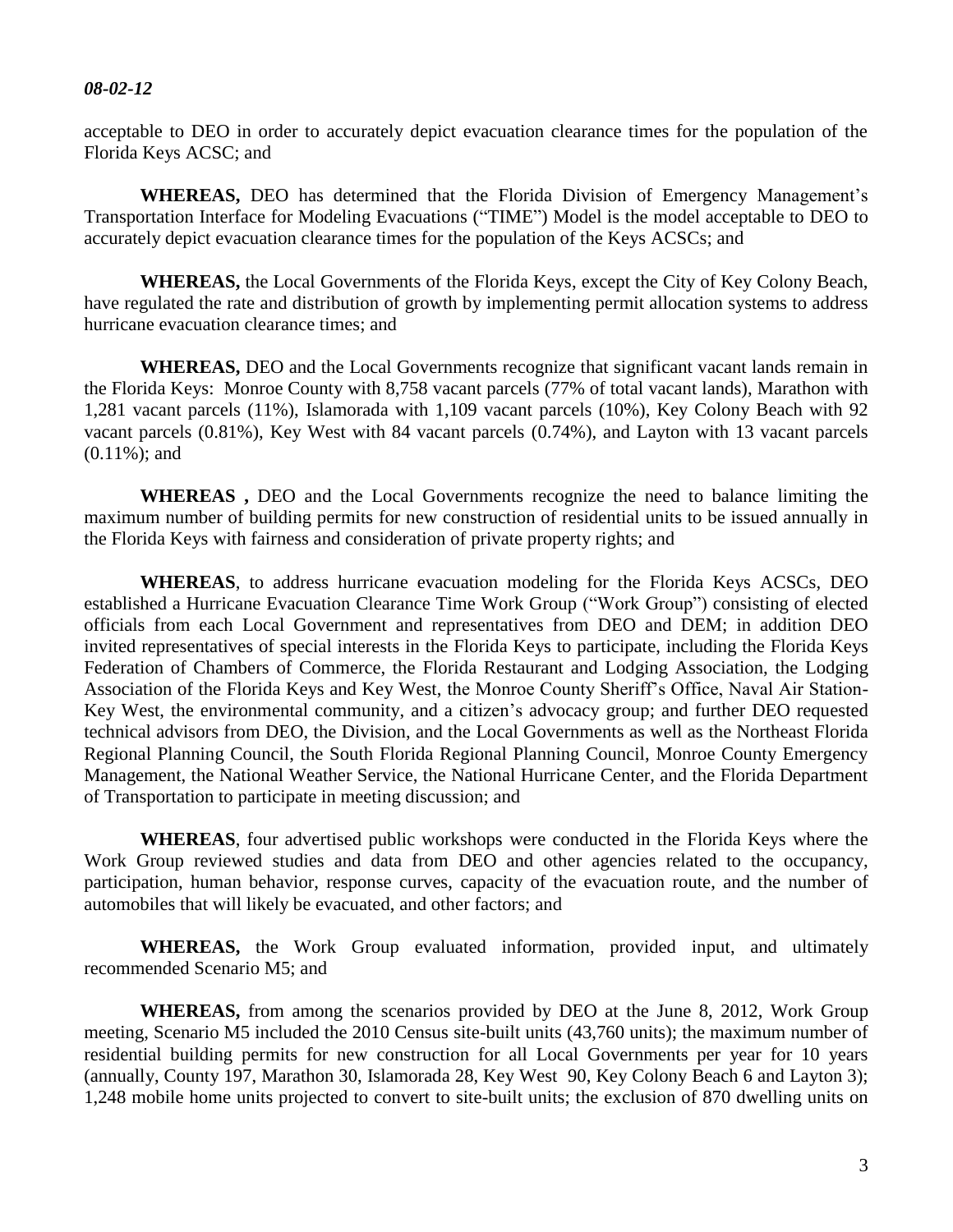the Naval Air Station; as well as two (2) functional evacuation lanes from MM 108-126. Further, the Work Group recommended Scenario M5 with the provision that the City of Key West would transfer annually (by July 13th) any remaining or unused (90 allocations) allocations to the other Local Governments based upon the Local Governments' ratio of vacant land; and

WHEREAS, following the June 8, 2012, Work Group meeting, technical corrections were made to the Census site built units revising that number to 43,718 and revising the Key West building permit allocation to 91, which corrections do not affect the hurricane evacuation clearance time for the population of the Florida Keys; and

**WHEREAS**, the Local Governments acknowledge that the safe and timely evacuation of the population of the Florida Keys in the event of a hurricane requires a consistent and cooperative approach and to that end, having participated as members of the Work Group, acknowledge that the input variables and assumptions identified in this MOU are those which DEO finds accurately depict evacuation clearance times for the population of the Florida Keys for a Category 3-5 hurricane event, as required by Administrative Rule; and

**WHEREAS,** Marathon, Key West, Layton, Monroe County, and Islamorada requested new participation rate studies be conducted, due principally to the low sample rates primarily for mobile homes relied upon by DEO; and,

**WHEREAS**, the Work Group accepted the participation rates recommended by DEO, including those for mobile homes, and DEO agreed to seek funding to provide education to mobile home occupants regarding the need to evacuate during Phase I due to the vulnerability of mobile homes; and

**WHEREAS**, the Local Governments recognize that the data, input variables, and assumptions DEO has incorporated into its hurricane evacuation model and this MOU are subject to change when the 2020 Census data becomes available.

**NOW THEREFORE**, the parties set forth the following understandings:

## \_\_\_\_\_\_\_\_\_\_\_ **PART ONE: RECITALS**

The above recitals are incorporated into this MOU and made a part hereof.

#### **PART TWO: DATA, INPUT VARIABLES AND ASSUMPTIONS**

The Human Behavioral Studies from the 2010 Statewide Regional Evacuation Study, the 2010 Census as supplemented by the 2006-2010 American Community Survey, Smith Travel Research, and data from the Department of Business and Professional Regulation, Division of Hotels and Restaurants, and Statewide Regional Evacuation Study Program for the South Florida Region are the best available and most relevant data and analysis. The following input variables and assumptions provide the basis, when used in the TIME model, to accurately calculate evacuation clearance times for the population of the Florida Keys, and DEO will recommend same to the Administration Commission to determine the remaining development allocations for the Florida Keys: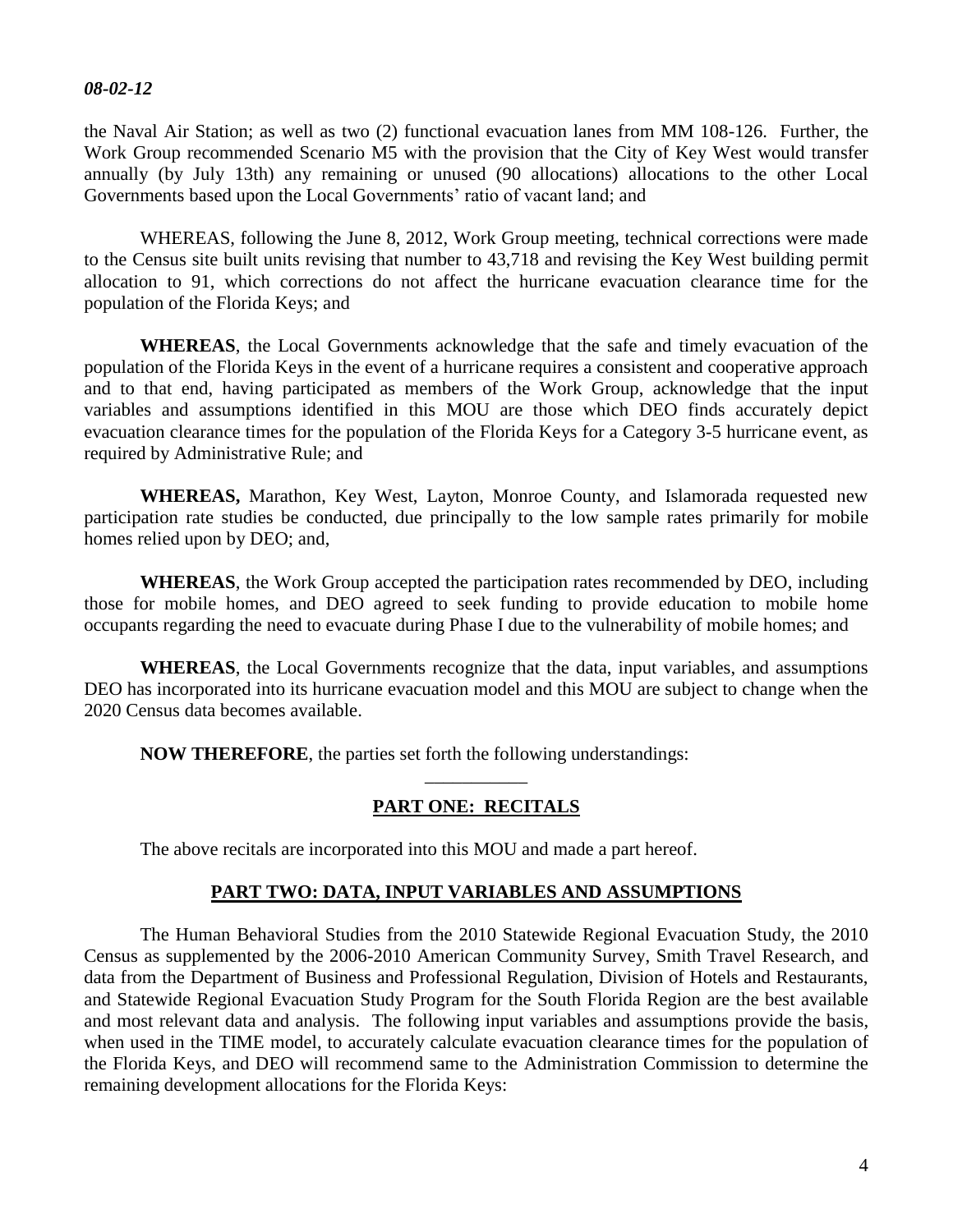### **A. Number and Occupancy of Units by type of Unit:**

- 1. **Tourist Units**: 13,665 tourist units with 11,287 occupied units for the month of July (the month with highest average number of permanent and seasonal residents and tourists). The data source for the number and type of units and vehicular use is the Statewide Regional Evacuation Study Program for the South Florida Region and the Department of Business and Professional Regulation, Division of Hotels and Restaurants, Licensee File Database, District 1 (March 29, 2010). The data source for occupancy of tourist units is the Smith Travel Research 2012: Historic Trend Report for 2011 for the month of July. A listing of the units is within the Statewide Regional Evacuation Study Table of Traffic Evacuation Zone Occupancy Data: Hotel, Motel and other Vacation Rental Units is attached and incorporated herein as **Exhibit 1**.
- 2. **Mobile Home Units**: 8,134 Mobile Home units with 4,576 occupied units. The data source for the number and type of units, the vehicular use and occupancy of the units is the 2010 Census supplemented by the 2006-2010 American Community Survey for Monroe County and the Statewide Regional Evacuation Study Program for the South Florida Region. A listing of the units is within the Statewide Regional Evacuation Study Table of Traffic Evacuation Zone Occupancy Data for Site-Built and Mobile Homes, is attached and incorporated herein as **Exhibit 2**.
- 3. **Site-Built Units:** 43,718 Site-built units with 27,320 occupied units. The data source for the number, type, occupancy, and vehicular use is the 2010 Census supplemented by the 2006- 2010 American Community Survey and the Statewide Regional Evacuation Study Program for the South Florida Region. See **Exhibit 2**.

**B.** R**esponse Curve:** The assumed Response Curve for model runs is 12 hours for all unit types as utilized in the 2010 Statewide Regional Evacuation Study Program for the South Florida Region.

#### **C. Participation Rates:** The assumed Participation Rates are:

| 1. Tourist units:     | 100\%                      |
|-----------------------|----------------------------|
| 2. Mobile home units: | 100\%                      |
| 3. Site-built units:  | 90% for a Category 5 event |

The participation rates are based upon the 2010 Statewide Regional Evacuation Study, Regional Behavioral Analysis Volumes 2-11, prepared for the South Florida Region, which DEO has determined reflect the best available data at this time.

**D. Vehicle Usage by Units by type of Unit:** A listing of the vehicle count and usage by Traffic Evacuation Zone quantifies the number of vehicles owned (**Exhibit 3**) and the percent of vehicles owned that will be evacuated (**Exhibit 4**). Exhibits 3 and 4 are based upon the 2010 Statewide Regional Evacuation Study and are attached and incorporated herein.

**E. Vehicle Usage by the Special Population: Exhibit 5** represents the number of vehicles that will be contributed by Naval Air Station – Key West and the Florida Keys Community College and is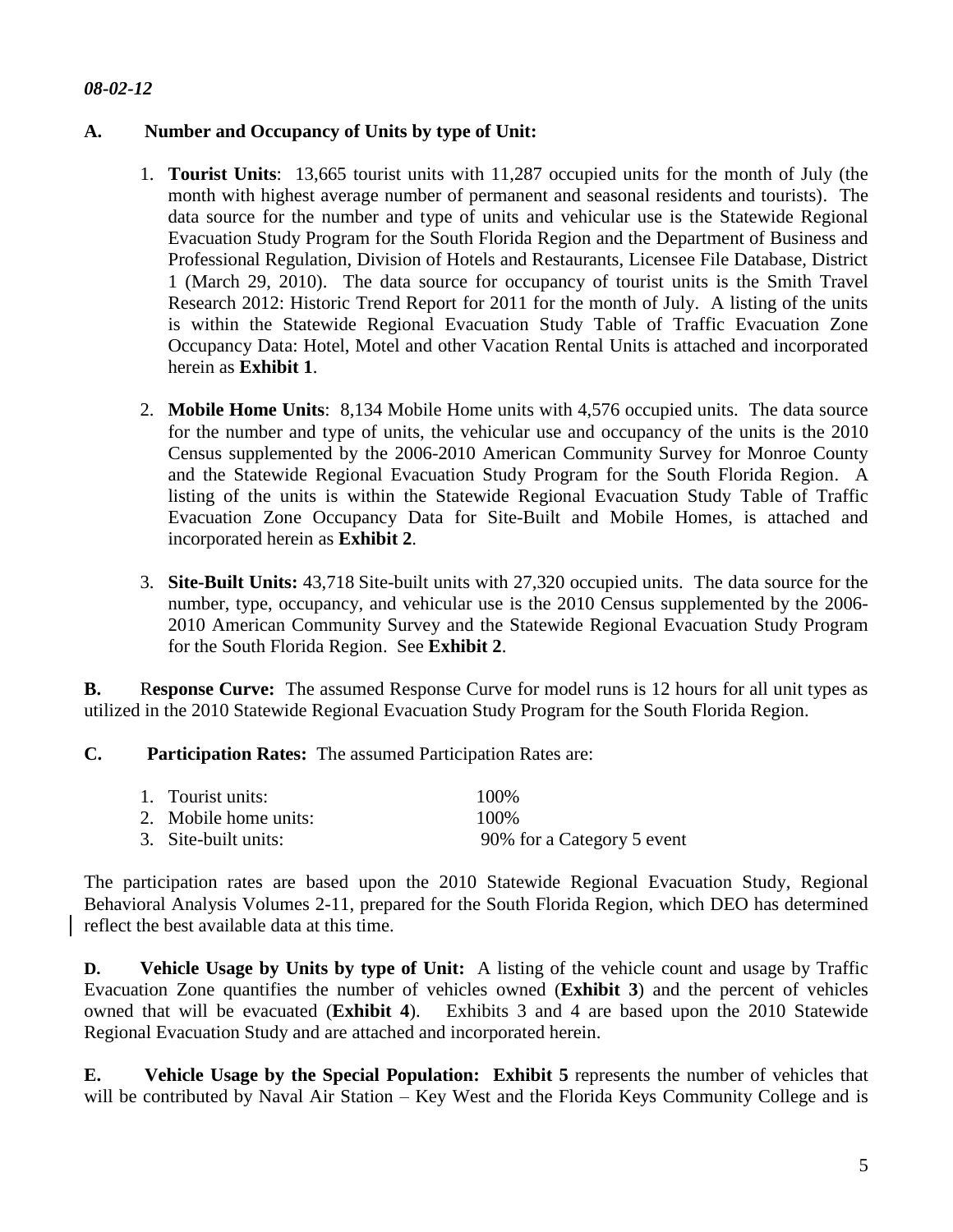based upon correspondence from Naval Air Station – Key West and the assumption that each of the 100 dorm beds from the Florida Keys Community College will contribute one evacuating vehicle per bed.

**F. Evacuation Stream.** The evacuation stream from Monroe County is the only assumed traffic demand considered.

**G. Roadway Capacity.** The Roadway Capacity**,** dated July 18, 2010, established by the Florida Department of Transportation is attached and incorporated herein as **Exhibit 6**.

**H. Evacuation Procedures.** The following evacuation procedures have been adopted or substantially adopted by the Local Governments (except the City of Key West) into their comprehensive plans, and by the City of Key West in Resolution No. 06-244:

- 1. Approximately 48 hours in advance of tropical storm winds, a mandatory evacuation of nonresidents, visitors, recreational vehicles (RV's), travel trailers, live-aboards (transient and nontransient), and military personnel from the Keys shall be initiated. State parks and campgrounds should be closed at this time or sooner and entry into the Florida Keys by non-residents should be strictly limited.
- 2. Approximately 36 hours in advance of tropical storm winds, a mandatory evacuation of mobile home residents, special needs residents, and hospital and nursing home patients from the Keys shall be initiated.
- 3. Approximately 30 hours in advance of tropical storm winds, a mandatory phased evacuation of permanent residents by evacuation zone (described below) shall be initiated. Existing evacuation zones are as follows:
	- a) Zone 1 –Key West, Stock Island and Key Haven to Boca Chica Bridge (MM 1-6)
	- b) Zone 2 –Boca Chica Bridge to West end of 7-mile Bridge (MM 6-40)
	- c) Zone 3 –West end of 7-Mile Bridge to West end of Long Key Bridge (MM 40-63)
	- d) Zone 4 –West end of Long Boat Key Bridge to CR 905 and CR 905A intersection (MM 63- 106.5)
	- e) Zone 5 –905A to, and including Ocean Reef (MM 106.5–126.5)

The actual sequence of the evacuation by zones will vary depending on the individual storm. The concepts embodied in this staged evacuation procedures should be embodied in the appropriate operational Emergency Management Plans. The evacuation plan shall be monitored and updated on an annual basis to reflect increases, decreases and or shifts in population; particularly the resident and nonresident populations.

#### **PART THREE: MISCELLANEOUS**

A. **Liability**. As this MOU represents only the Parties' acknowledgement of the data, input variables, and assumptions DEO has utilized in its hurricane evacuation model, nothing in this MOU shall be construed to impose any liability on the State of Florida, DEO, the Division, or the Local Governments. Nothing in this MOU may be interpreted as a waiver of sovereign immunity by any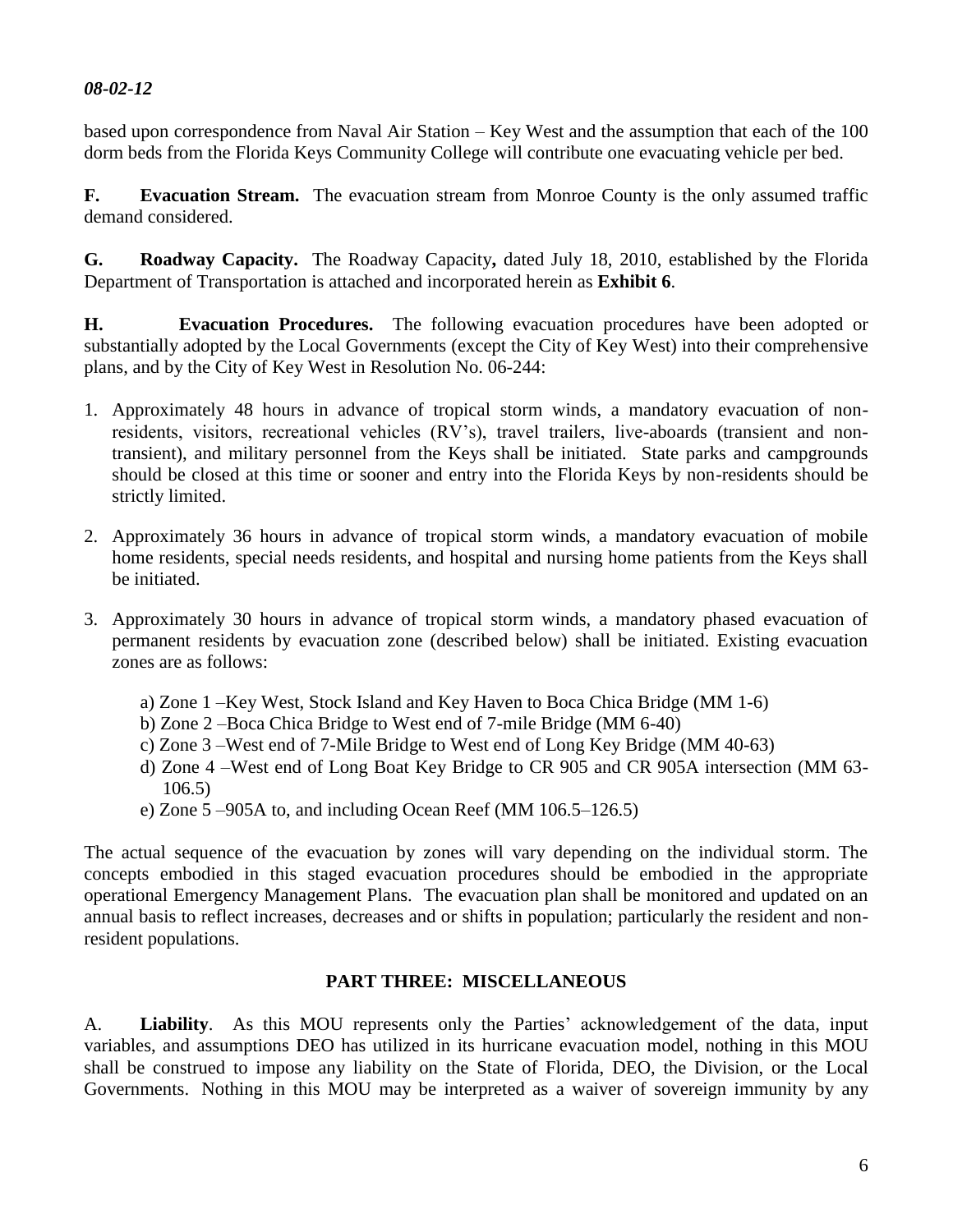Party. Any provision of this MOU that is inconsistent with the State's sovereign immunity statute shall be considered null and void.

B. **Modification**. Modifications to the Memorandum of Understanding shall be valid only when reduced to writing and duly signed by all parties.

C. **Severability**. If any term or provision of this Memorandum of Understanding shall be invalid or unenforceable to any extent, the Parties agree to comply with remaining terms and provisions, unless compliance with the remaining terms and provisions would prevent the accomplishment of the original intent of the agreement between the Parties.

D. **Termination**. Any Party may terminate this Memorandum of Understanding at any time, with or without cause. Termination shall take effect upon receipt of written notification by a Party to all other Parties.

E. **Notification**. Notifications under this MOU shall be made by hand delivery, U. S. certified mail, return receipt requested, or an express mail service that provides proof of delivery. Notification by a Party to the DEO shall be directed to the Areas of Critical State Concern Administrator, Department of Economic Opportunity, 107 East Madison Street, Tallahassee, FL 32399-4128. Notification to the other parties to this Memorandum of Understanding shall be directed as follows:

- 1. **Monroe County.** Mayor, Monroe County, 2798 Overseas Hwy. Marathon, FL 33050 with a copy to the Growth Management Division Director, 2798 Overseas Hwy. Marathon, FL 33050.
- 2. **City of Key West.** Mayor, City of Key West, 3126 Flagler Avenue Key West, FL 33040, with a copy to the Planning Director, 3126 Flagler Avenue Key West, FL 33040.
- 3. **City of Marathon.** Mayor, City of Marathon, 9805 Overseas Highway Marathon, FL 33050, with a copy to the Planning Director, 9805 Overseas Highway Marathon, FL 33050.
- 4. **City of Layton.** Mayor, City of Layton, 68260 Overseas Highway, P.O. Box 778 Long Key, FL 33001.
- 5. **City of Key Colony Beach.** Mayor, City of Key Colony Beach, P.O. Box 510141, Key Colony Beach, FL 33051-0141 with a copy to the City Clerk at P.O. Box 510141, Key Colony Beach, FL 33051-0141.
- 6. **Islamorada, Village of Islands.** Mayor, Islamorada, Village of Islands, 86800 Overseas Highway Islamorada, FL 33036, with a copy to the Director of Planning and Development Services, 86800 Overseas Highway Islamorada, FL 33036.
- 7. **Division of Emergency Management.** Director, Florida Division of Emergency Management, 2555 Shumard Oaks Boulevard, Tallahassee, FL 32399-2100, with a copy to the Division's Hurricane Program Manager at the same address.

F. **Effective Date**. This Memorandum of Understanding is effective upon execution by all parties and approval by the Florida Administration Commission and ends upon the termination of the Florida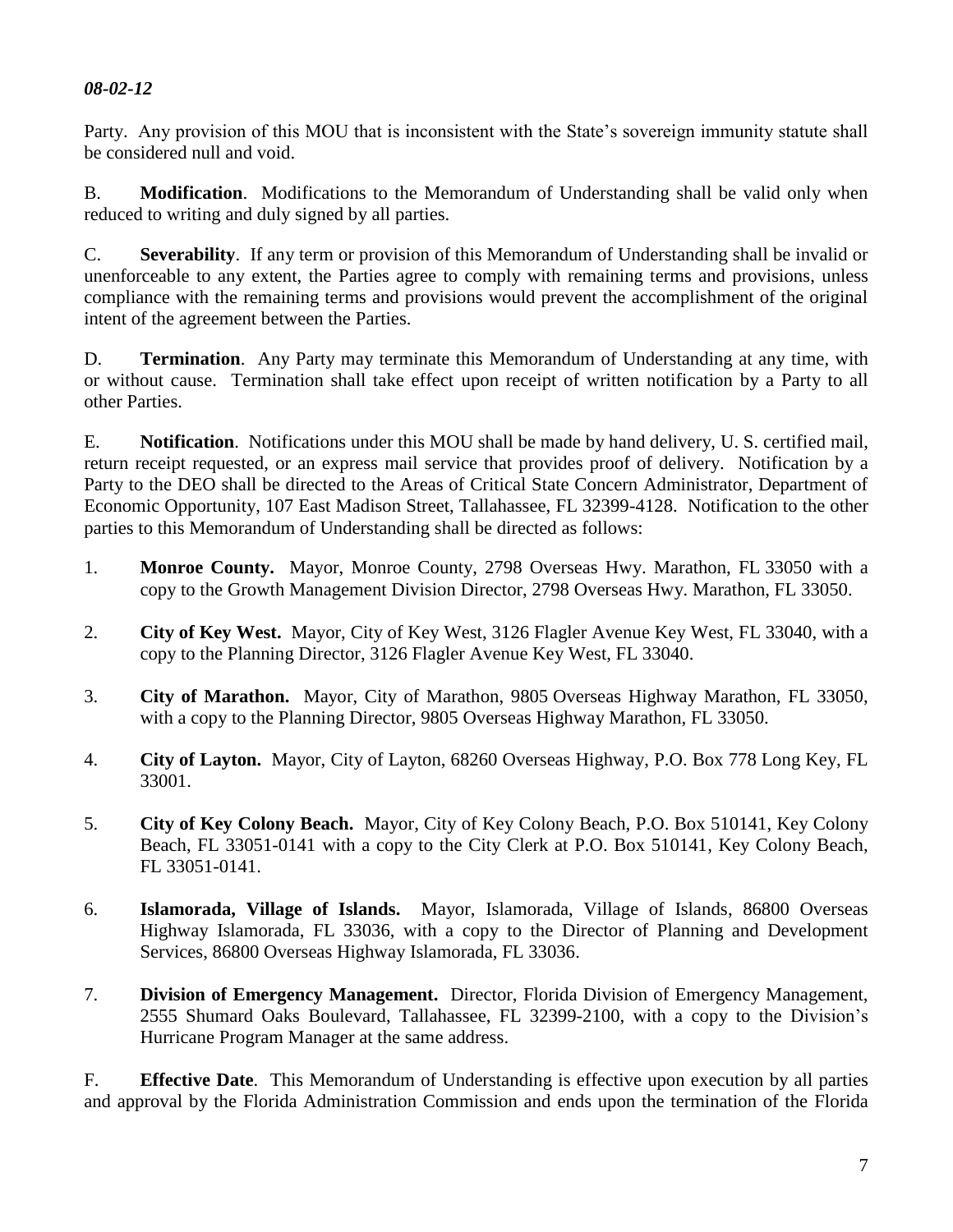Keys Area of Critical State Concern designations, unless terminated earlier according to Part 4(D) above.

**IN WITNESS WHEREOF**, the parties have executed this Memorandum of Understanding on the dates below written.

### CITY OF KEY WEST, FLORIDA

 $\frac{1}{2012}$ 

Date Craig Cates, Mayor

ATTEST:

\_\_\_\_\_\_\_\_\_\_\_\_\_\_\_\_\_\_\_\_\_\_\_\_\_\_ \_\_\_\_\_\_\_\_\_\_\_\_\_\_, City Clerk

Approved as to form and legal sufficiency:

[Shawn](mailto:Timothy.McCausland@lakelandgov.net) Smith, City Attorney

\_\_\_\_\_\_\_\_\_\_\_\_\_\_\_\_\_\_\_\_\_\_\_\_\_\_\_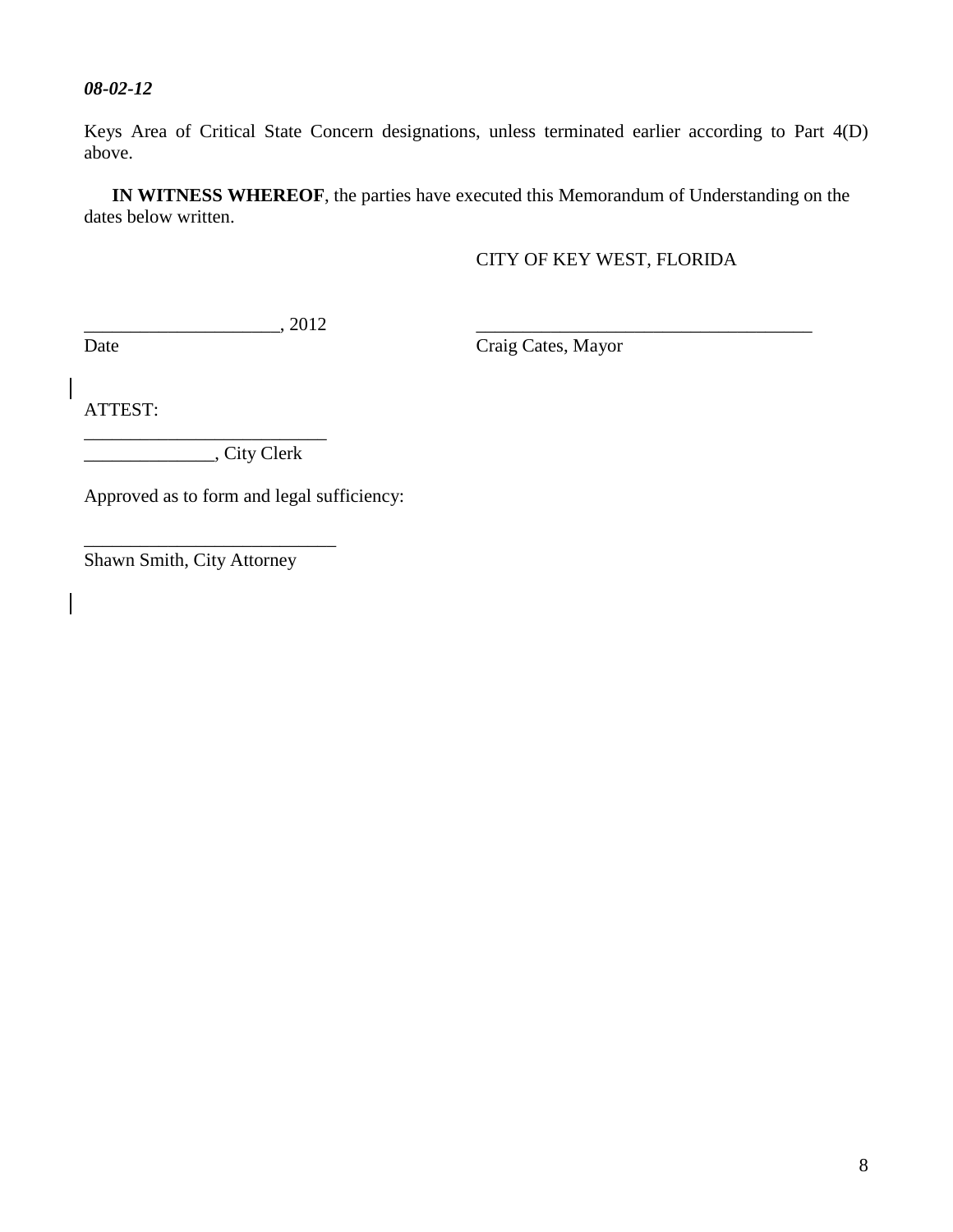### BOARD OF COUNTY COMMISSIONERS OF MONROE COUNTY, FLORIDA

 $\frac{1}{\text{Date}}$ , 2012

\_\_\_\_\_\_\_\_\_\_\_\_\_\_\_\_\_\_\_\_\_\_\_\_\_\_

\_\_\_\_\_\_\_\_\_\_\_\_\_\_\_\_\_\_\_\_\_\_\_\_\_\_\_

David Rice, Mayor

ATTEST:

Clerk

Approved as to form and legal sufficiency:

\_\_\_\_\_\_\_\_\_\_\_\_\_\_\_\_\_\_\_\_\_\_, County Attorney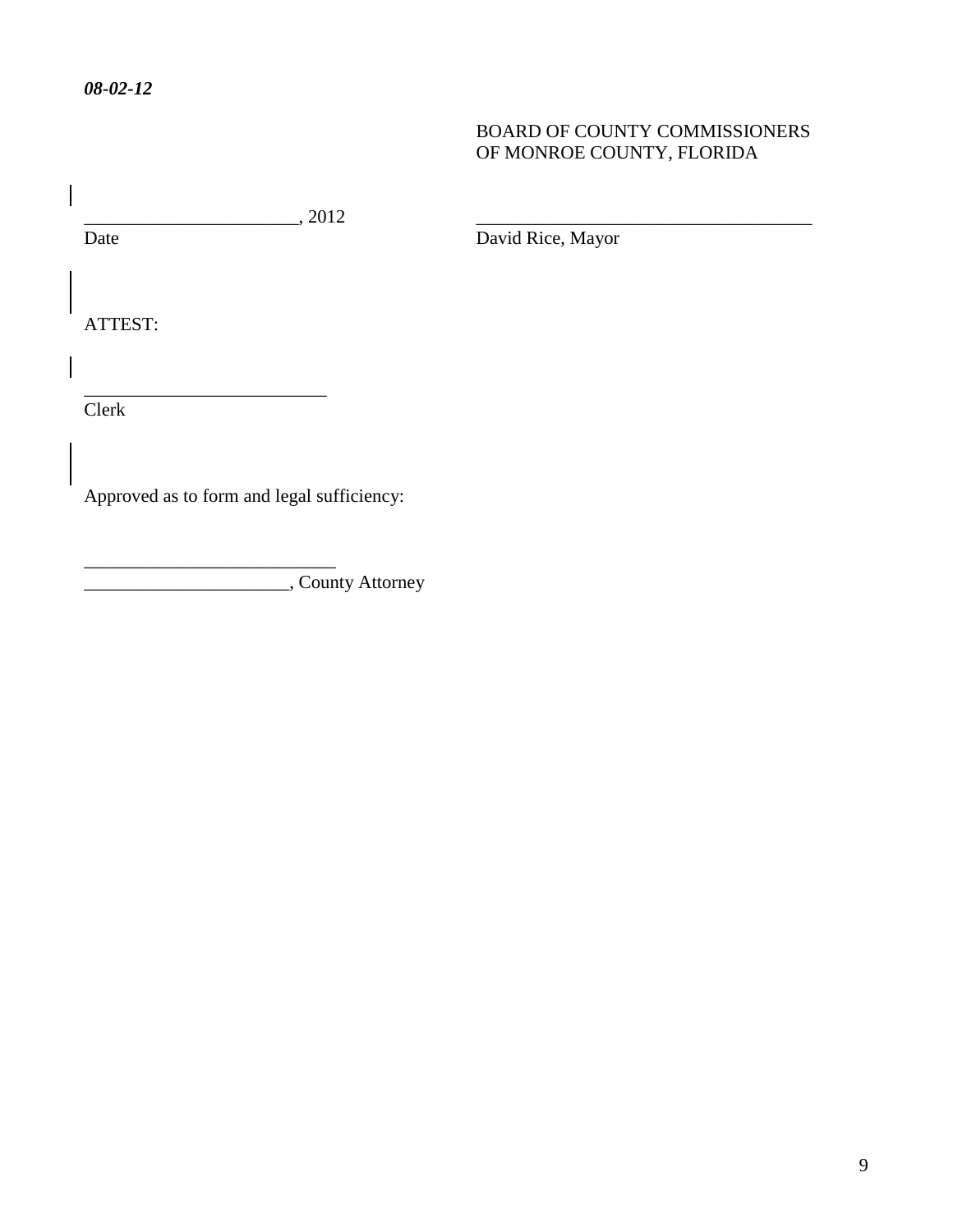## CITY OF MARATHON, FLORIDA

\_\_\_\_\_\_\_\_\_\_\_\_\_\_\_\_\_\_\_\_\_\_\_\_\_\_, 2012 \_\_\_\_\_\_\_\_\_\_\_\_\_\_\_\_\_\_\_\_\_\_\_\_\_\_\_\_\_\_\_\_\_\_\_\_

Peter Worthington, Mayor

ATTEST:

 $\overline{\phantom{a}}$ 

\_\_\_\_\_\_\_\_\_\_\_\_\_\_\_, City Clerk

\_\_\_\_\_\_\_\_\_\_\_\_\_\_\_\_\_\_\_\_\_\_\_\_\_\_

Approved as to form and legal sufficiency:

John R. Herin, City Attorney

\_\_\_\_\_\_\_\_\_\_\_\_\_\_\_\_\_\_\_\_\_\_\_\_\_\_\_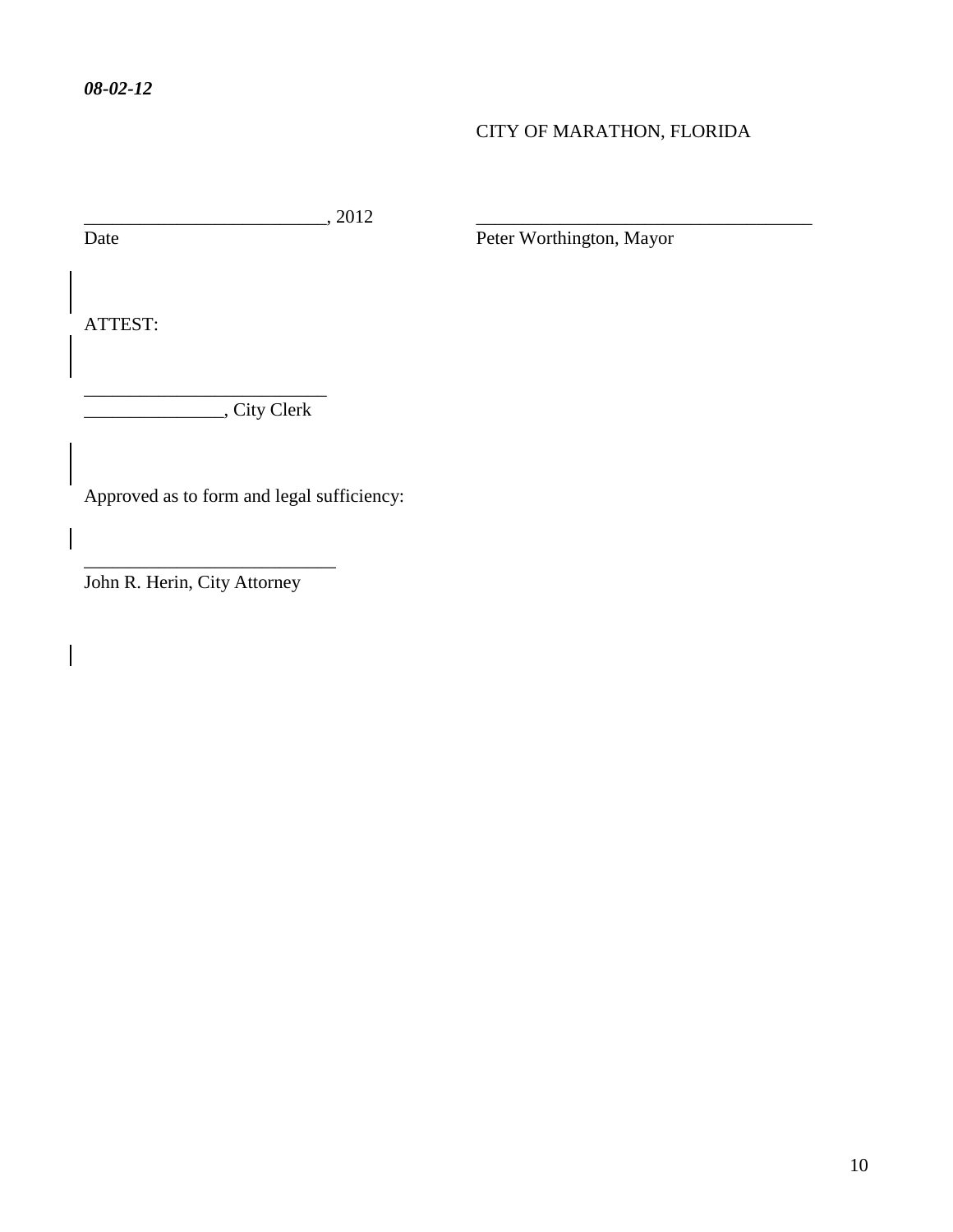## CITY OF LAYTON, FLORIDA

 $\frac{1}{\text{Date}}$ , 2012

Norman S. Anderson, Mayor

ATTEST:

Mimi Young, City Clerk

\_\_\_\_\_\_\_\_\_\_\_\_\_\_\_\_\_\_\_\_\_\_\_\_\_\_

\_\_\_\_\_\_\_\_\_\_\_\_\_\_\_\_\_\_\_\_\_\_\_\_\_\_\_

Approved as to form and legal sufficiency:

\_\_\_\_\_\_\_\_\_\_\_\_\_\_\_\_, City Attorney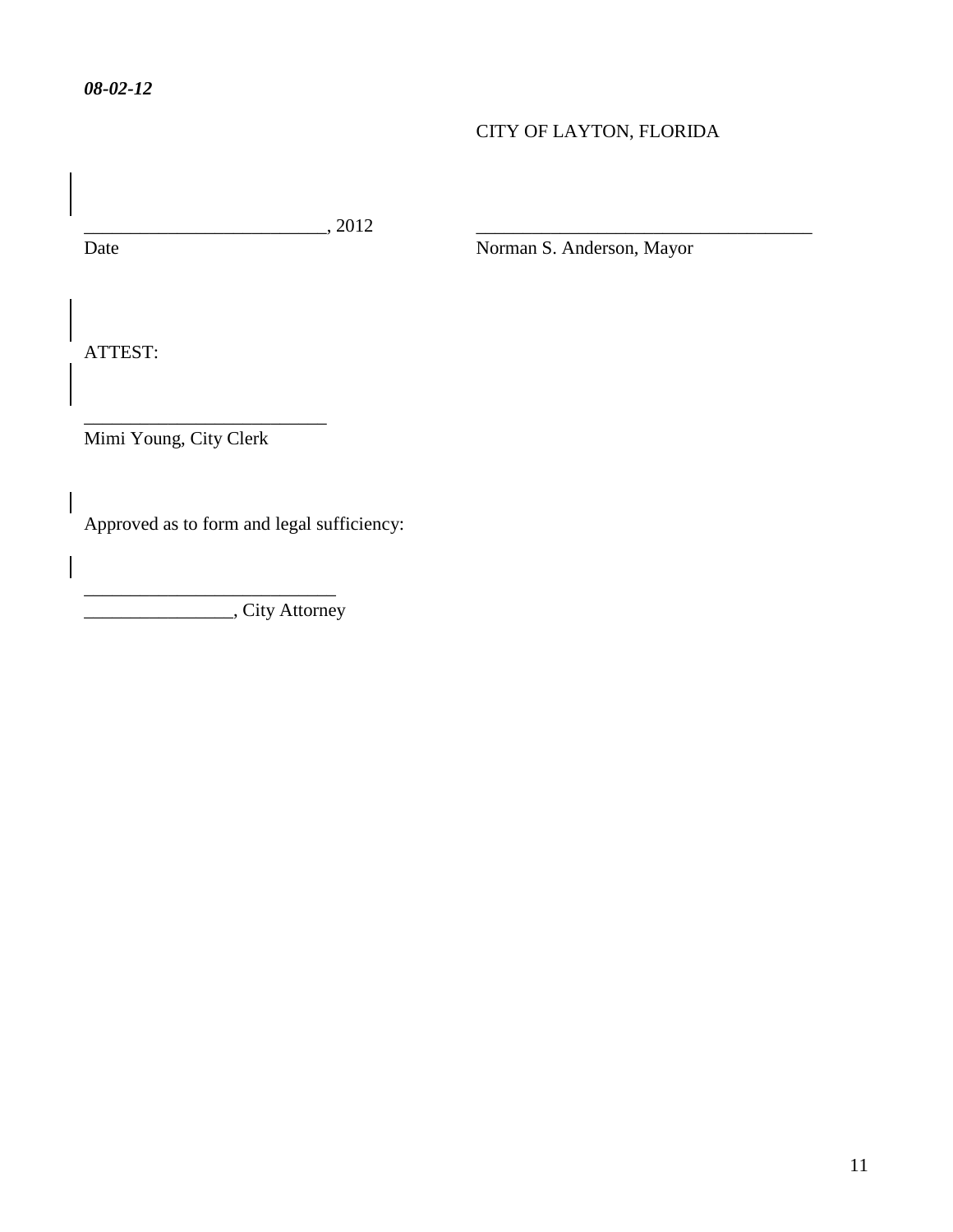## CITY OF KEY COLONY BEACH, FLORIDA

 $\frac{1}{\text{Date}}$ , 2012

Ron Sutton, Mayor

ATTEST:

\_\_\_\_\_\_\_\_\_\_\_\_\_\_\_\_\_\_\_\_\_\_\_\_\_\_ Vickie L. Bollinger, City Clerk

Approved as to form and legal sufficiency:

\_\_\_\_\_\_\_\_\_\_\_\_\_\_\_\_\_\_\_\_\_\_\_\_\_\_\_ Thomas D. Wright, City Attorney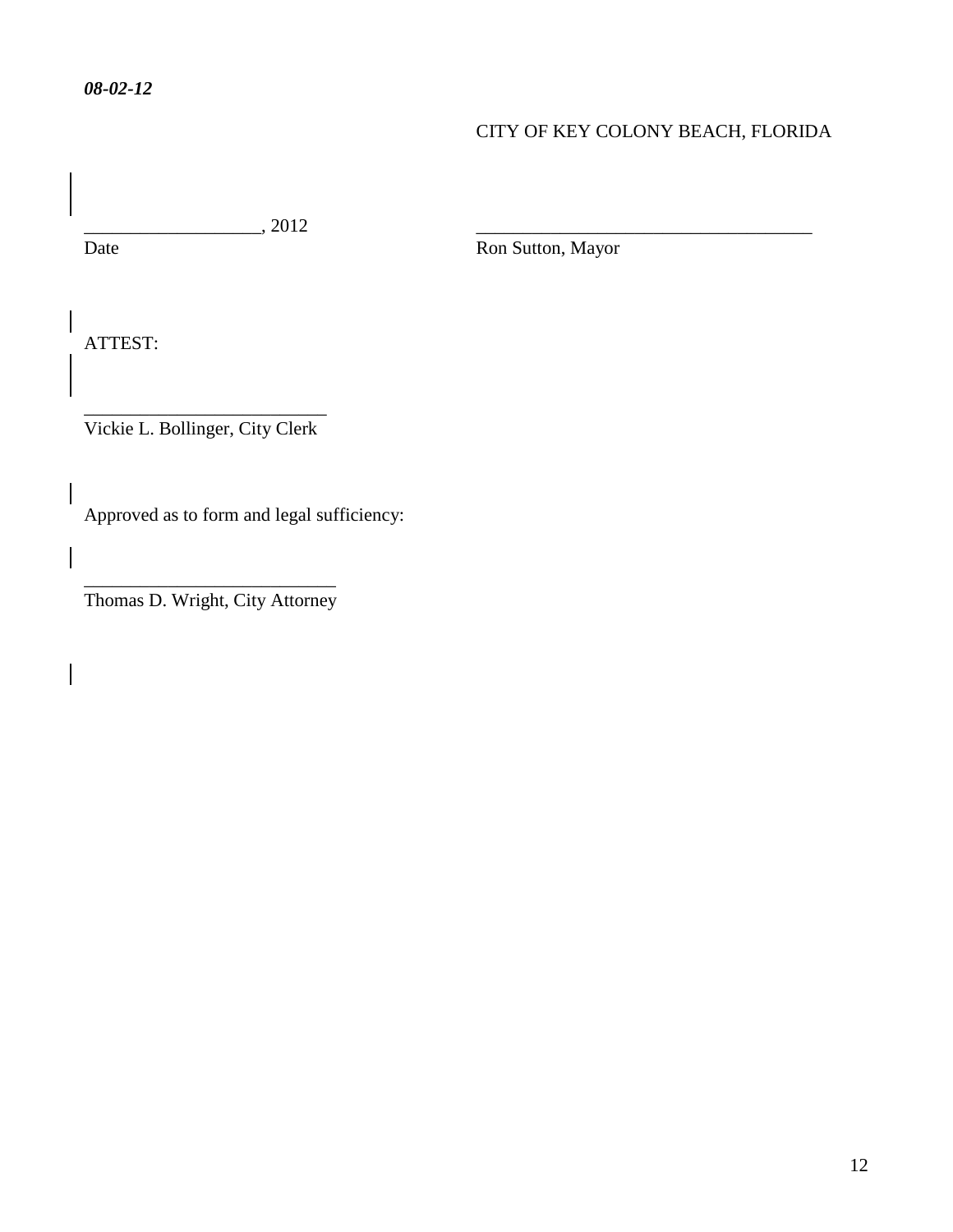## ISLAMORADA, VILLAGE OF ISLANDS, FLORIDA

\_\_\_\_\_\_\_\_\_\_\_\_\_\_\_\_\_\_\_, 2012 \_\_\_\_\_\_\_\_\_\_\_\_\_\_\_\_\_\_\_\_\_\_\_\_\_\_\_\_\_\_\_\_\_\_\_\_\_\_

Michael Reckwerdt, Mayor

ATTEST:

\_\_\_\_\_\_\_\_\_\_\_\_\_\_\_\_\_\_\_\_\_\_\_\_\_\_ \_\_\_\_\_\_\_\_\_\_\_\_\_\_\_\_, Village Clerk

Approved as to form and legal sufficiency:

\_\_\_\_\_\_\_\_\_\_\_\_\_\_\_\_\_\_\_\_\_\_\_\_\_\_\_ Nina Boniske, Village Attorney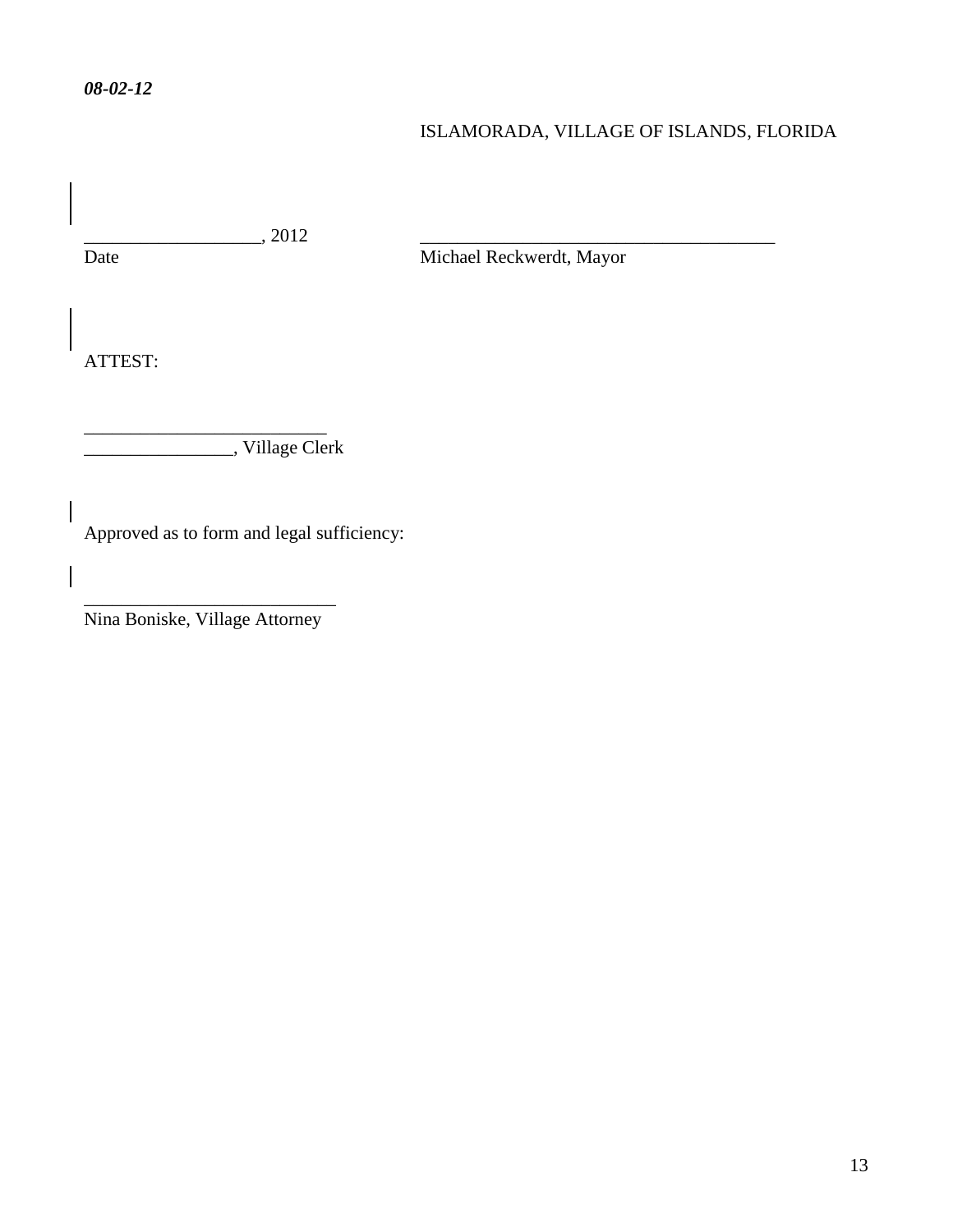### STATE OF FLORIDA DIVISION OF EMERGENCY MANAGEMENT

 $\overline{\text{Date}}$ , 2012

 $\overline{\phantom{a}}$ 

Bryan W. Koon, Director

Approved as to form and legal sufficiency:

\_\_\_\_\_\_\_\_\_\_\_\_\_\_\_\_\_\_\_\_\_\_\_\_\_\_\_\_\_ \_\_\_\_\_\_\_\_\_\_\_\_\_\_\_\_\_\_\_\_\_\_\_\_\_\_\_\_\_

Assistant General Counsel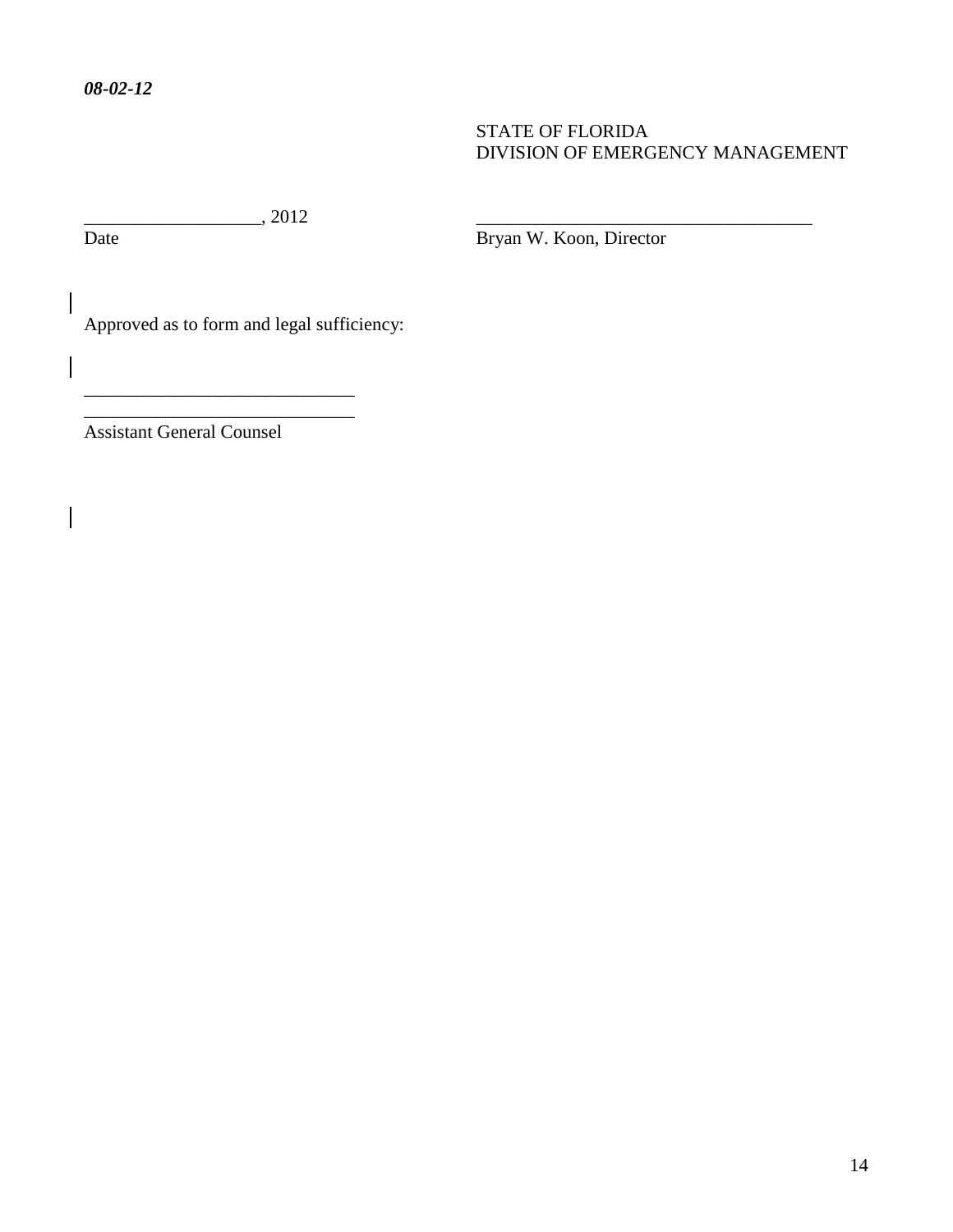### STATE OF FLORIDA DEPARTMENT OF ECONOMIC OPPORTUNITY

 $\frac{1}{2012}$ 

 J. Thomas Beck, AICP Director, Division of Community Development

Approved as to form and legal sufficiency, subject only to full and proper execution by the parties

Office of the General Counsel Department of Economic Opportunity

By: \_\_\_\_\_\_\_\_\_\_\_\_\_\_\_\_\_\_\_\_\_\_\_\_\_\_

Assistant General Counsel Approved Date: \_\_\_\_\_\_\_\_\_\_\_\_